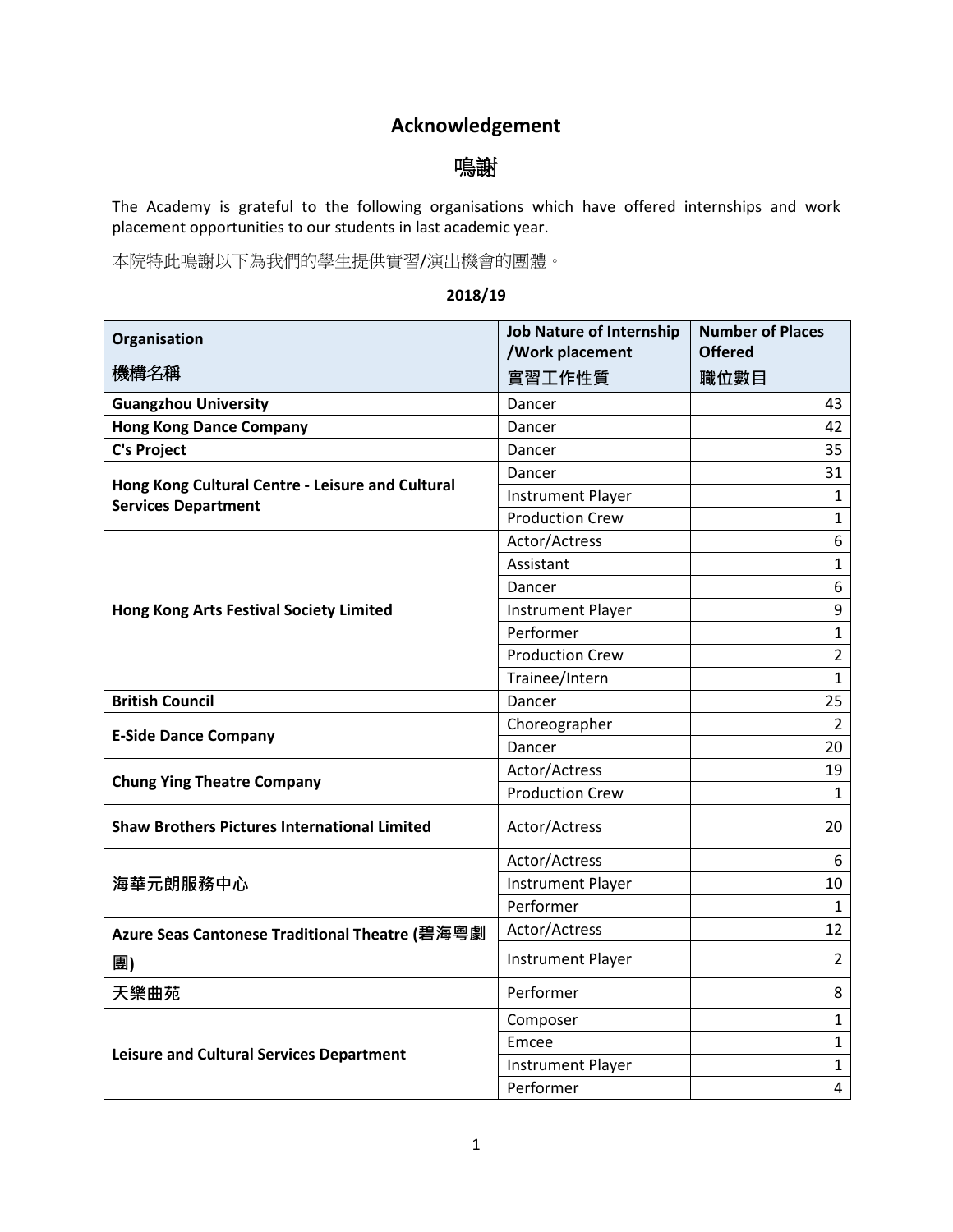| Organisation                                                                       | <b>Job Nature of Internship</b><br>/Work placement | <b>Number of Places</b><br><b>Offered</b> |
|------------------------------------------------------------------------------------|----------------------------------------------------|-------------------------------------------|
| 機構名稱                                                                               | 實習工作性質                                             | 職位數目                                      |
| <b>City Contemporary Dance Company</b>                                             | Dancer                                             | 5                                         |
|                                                                                    | <b>Production Crew</b>                             | $\overline{2}$                            |
|                                                                                    | <b>Costume Shop Assistant</b>                      | 5                                         |
| <b>Unique Design</b>                                                               | <b>Production Crew</b>                             | $\mathbf{1}$                              |
|                                                                                    | Actor/Actress                                      | $\overline{2}$                            |
| 桃花源粵劇工作舍                                                                           | <b>Instrument Player</b>                           | 4                                         |
| <b>Hong Kong Disneyland</b>                                                        | <b>Production Crew</b>                             | 6                                         |
| <b>Madmedia Productions Limited</b>                                                | Actor/Actress                                      | 6                                         |
|                                                                                    | Project Producer and                               | 3                                         |
| Ebenezer School and Home for the Visually Impaired                                 | Teacher                                            |                                           |
|                                                                                    | Teacher                                            | $\overline{2}$                            |
| <b>TVB</b>                                                                         | <b>Production Crew</b>                             | 4                                         |
|                                                                                    | Trainee/Intern                                     | $\mathbf{1}$                              |
|                                                                                    | <b>Assistant Programme</b>                         | $\overline{2}$                            |
| <b>Hong Kong Arts Centre</b>                                                       | Manager<br><b>Production Crew</b>                  | 3                                         |
| <b>Hong Kong Ballet</b>                                                            | Dancer                                             | 5                                         |
|                                                                                    | Actor/Actress                                      | $\overline{2}$                            |
| Jao Tsung-I Academy                                                                | <b>Instrument Player</b>                           | $\overline{2}$                            |
|                                                                                    | Performer                                          | $\mathbf{1}$                              |
| <b>SCHOOLMATES.CC</b>                                                              | Actor/Actress                                      | $\mathbf{1}$                              |
|                                                                                    | Assistant                                          | $\mathbf{1}$                              |
|                                                                                    | <b>Production Crew</b>                             | 3                                         |
| 星動                                                                                 | Actor/Actress                                      | 4                                         |
| <b>Stella &amp; Artists</b>                                                        | Dancer                                             | 4                                         |
|                                                                                    |                                                    |                                           |
| Hong Kong & Macau Intangible Cultural Heritage<br>Research Centre (港澳非物質文化遺產發展研究會) | <b>Instrument Player</b>                           | 4                                         |
| <b>Commercial Radio Productions Ltd.</b>                                           | <b>Production Crew</b>                             | 4                                         |
| <b>West Kowloon Cultural District Authority</b>                                    | Actor/Actress                                      | $\mathbf{1}$                              |
|                                                                                    | Docent                                             | $\mathbf{1}$                              |
|                                                                                    | <b>Instrument Player</b>                           | $\mathbf{1}$                              |
|                                                                                    | <b>Production Crew</b>                             | $\mathbf{1}$                              |
| <b>RTHK</b>                                                                        | Actor/Actress                                      | 4                                         |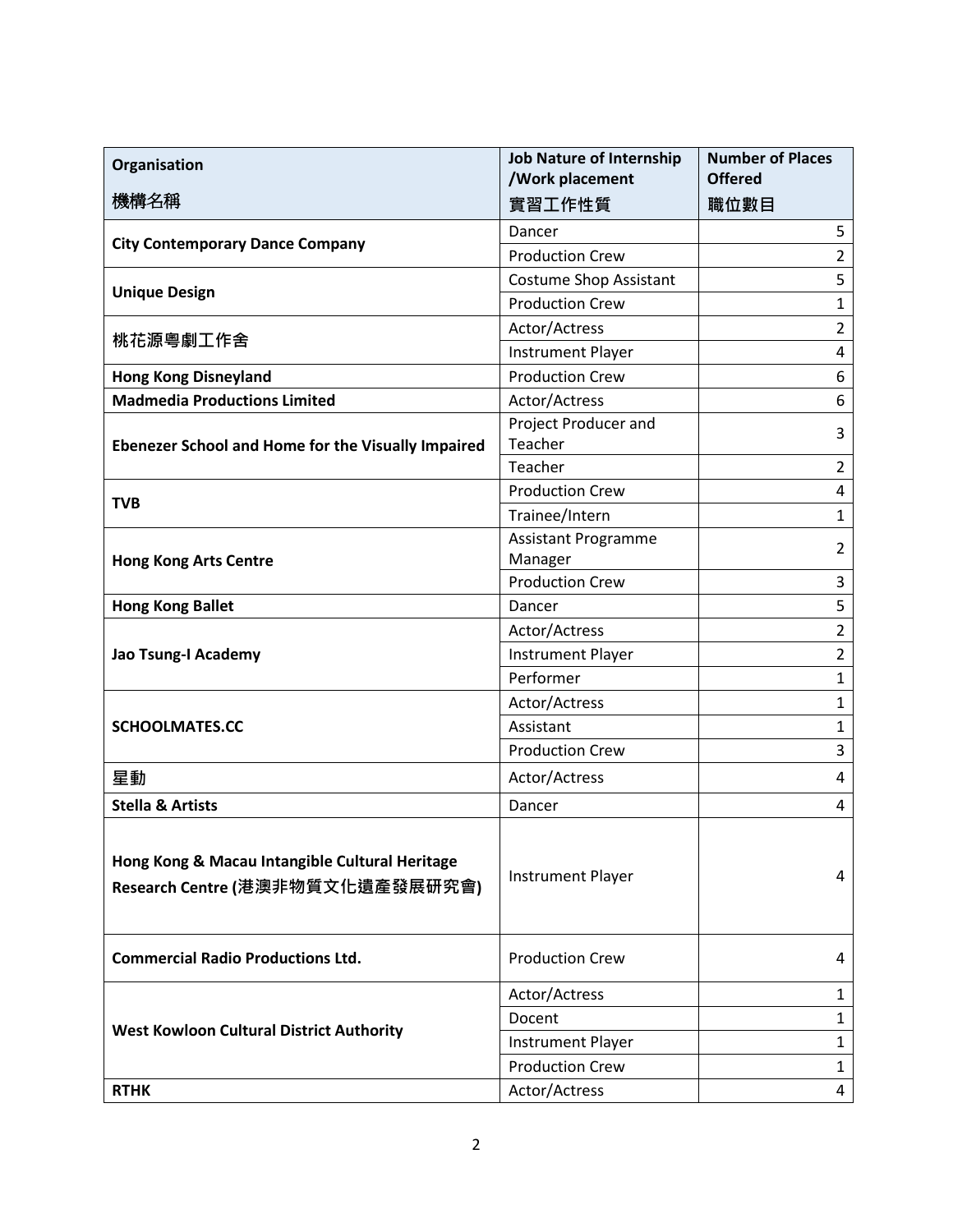| Organisation                                                | <b>Job Nature of Internship</b><br>/Work placement | <b>Number of Places</b><br><b>Offered</b> |
|-------------------------------------------------------------|----------------------------------------------------|-------------------------------------------|
| 機構名稱                                                        | 實習工作性質                                             | 職位數目                                      |
|                                                             | Dancer                                             | $\overline{2}$                            |
| <b>Tai Kwun</b>                                             | <b>Production Crew</b>                             | 1                                         |
| Hong Kong Philharmonic Orchestra                            | <b>Instrument Player</b>                           | 3                                         |
|                                                             | <b>Instrument Player</b>                           | $\overline{2}$                            |
| Hong Kong Chinese Orchestra                                 | Trainee/Intern                                     | $\mathbf{1}$                              |
| 伶音麗影                                                        | Actor/Actress                                      | $\overline{2}$                            |
| V Star The Arte Projects Cantonese Opera HK                 | Actor/Actress                                      | 2                                         |
| 朝陽粵劇學會                                                      | <b>Production Crew</b>                             | 2                                         |
| <b>Hong Kong Cantonese Orchestra</b>                        | <b>Instrument Player</b>                           | $\overline{2}$                            |
| <b>AFTEC</b>                                                | Facilitator                                        | $\overline{2}$                            |
| L's Fine Arts Production Limited                            | Trainee/Intern                                     | $\overline{2}$                            |
| 香港粵劇推廣中心                                                    | <b>Instrument Player</b>                           | $\overline{2}$                            |
| 漢樂軒                                                         | <b>Instrument Player</b>                           | $\overline{2}$                            |
| <b>Hong Kong Dance Federation</b>                           | Dancer                                             | $\overline{2}$                            |
| 蕙聲曲社                                                        | <b>Instrument Player</b>                           | $\overline{2}$                            |
| <b>Windpipe Chinese Music Ensemble</b>                      | Assistant                                          | $\overline{2}$                            |
| <b>Moment Factory</b>                                       | <b>Production Crew</b>                             | 2                                         |
| 永華粵藝推廣會                                                     | <b>Instrument Player</b>                           | $\overline{2}$                            |
| <b>Musica Viva</b>                                          | Dancer                                             | $\overline{2}$                            |
| <b>Kingswood Country Club</b>                               | Assistant                                          | $\overline{2}$                            |
| <b>ND Incubation Limited</b>                                | Actor/Actress                                      | $\mathbf{1}$                              |
|                                                             | <b>Production Crew</b>                             | $\mathbf 1$                               |
| <b>Insomnia Creative</b>                                    | Actor/Actress                                      | $\overline{2}$                            |
| <b>New Media Group</b>                                      | Actor/Actress                                      | $\overline{2}$                            |
| <b>Theatre Formula</b>                                      | <b>Production Crew</b>                             | $\overline{2}$                            |
| <b>Ocean Park</b>                                           | Project Coordinator                                | $\overline{2}$                            |
| <b>Face Productions</b>                                     | <b>Production Crew</b>                             | $\overline{2}$                            |
| Prosperity Cultural Development Association (日興文<br>化發展促進會) | Actor/Actress                                      | 2                                         |
| <b>DanceArt Hong Kong Limited</b>                           | Dancer                                             | $\overline{2}$                            |
| <b>Rolling Puppet</b>                                       | <b>Production Crew</b>                             | $\overline{2}$                            |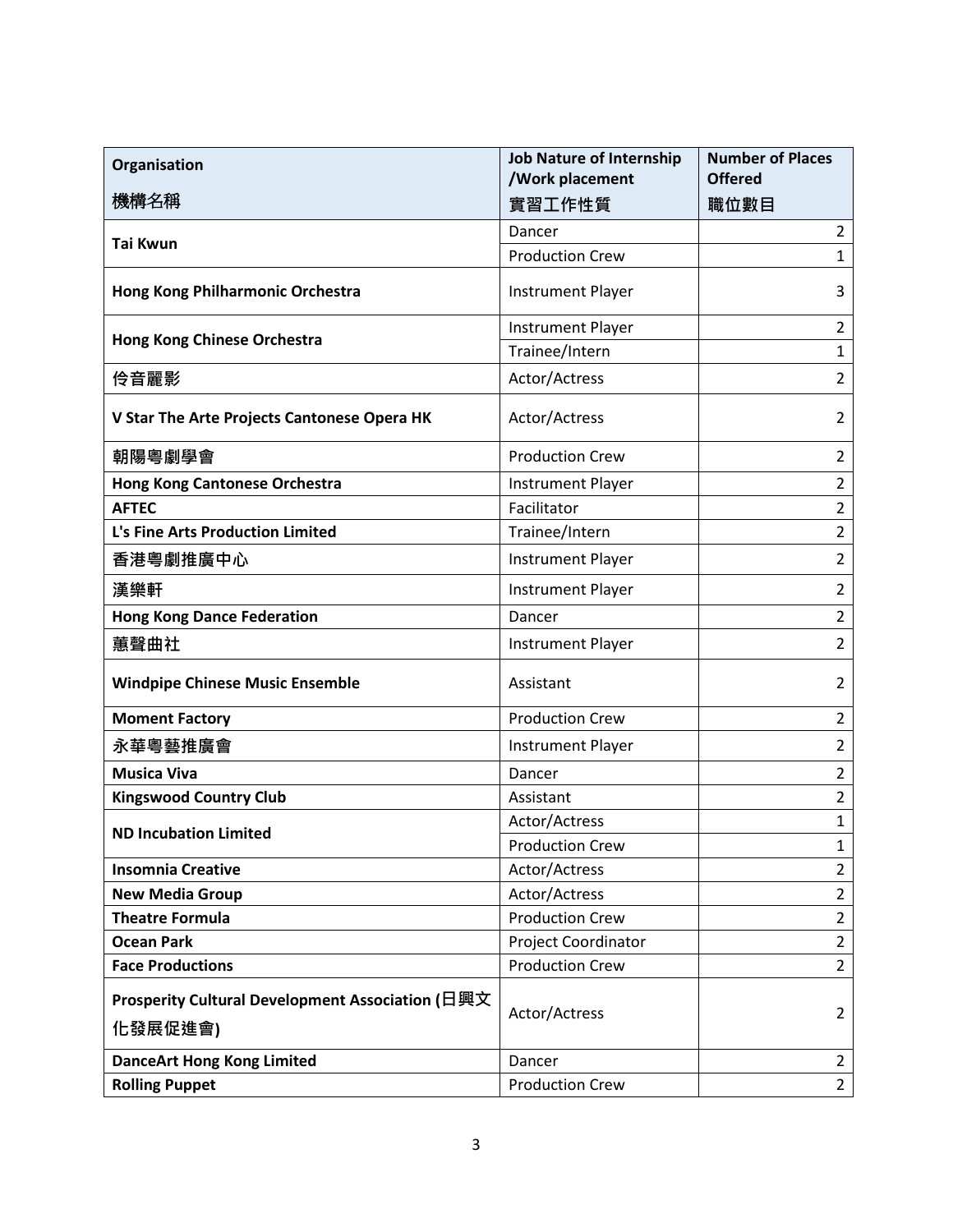| Organisation                                           | <b>Job Nature of Internship</b><br>/Work placement | <b>Number of Places</b><br><b>Offered</b> |
|--------------------------------------------------------|----------------------------------------------------|-------------------------------------------|
| 機構名稱                                                   | 實習工作性質                                             | 職位數目                                      |
| <b>YLPMSAA Tang Siu Tong Secondary School</b>          | Actor/Actress                                      | 2                                         |
| <b>Asia Society Hong Kong Centre</b>                   | Trainee/Intern                                     | $\overline{2}$                            |
| 文藝軒                                                    | Actor/Actress                                      | $\overline{2}$                            |
| <b>Hong Kong Dance Alliance Limited</b>                | Dancer                                             | 2                                         |
| 如意粵劇團                                                  | <b>Instrument Player</b>                           | 2                                         |
| <b>Shan Opera</b>                                      | Actor/Actress                                      | 2                                         |
| 長城藝苑                                                   | <b>Instrument Player</b>                           | $\overline{2}$                            |
| <b>Cardiff Theatrical Services</b>                     | Trainee/Intern                                     | $\overline{2}$                            |
| 香港金星粵劇團                                                | Actor/Actress                                      | $\overline{2}$                            |
| Cantonese Music Assembly (粵樂集結號)                       | <b>Instrument Player</b>                           | 2                                         |
| <b>Hook Dance Theatre</b>                              | Dancer                                             | $\overline{2}$                            |
| <b>Jockey Club Lei Tung Integrated Services Centre</b> | Actor/Actress                                      | 2                                         |
| 梓翠曲韻薈社                                                 | <b>Instrument Player</b>                           | 2                                         |
| 紫彤藝苑                                                   | Actor/Actress                                      | 2                                         |
| <b>Kwang Hwa Information and Cultural Centre</b>       | Trainee/Intern                                     | 2                                         |
| The Boys' & Girls' Clubs Association of Hong Kong      | Teacher                                            | $\overline{2}$                            |
| <b>Teens Theatre</b>                                   | <b>Production Crew</b>                             | 2                                         |
| <b>Magnetic Asia Limited</b>                           | Trainee/Intern                                     | $\overline{2}$                            |
| <b>Lions Club of Central</b>                           | Actor/Actress                                      | $\overline{2}$                            |
| Jockey Club Hung Hom Youth S.P.O.T.                    | Dancer                                             | 1                                         |
| <b>Hong Kong Red Cross</b>                             | Actor/Actress                                      | 1                                         |
| <b>CULTURAL ZONE (HK)</b>                              | <b>Production Crew</b>                             | $\mathbf 1$                               |
| ·元粵藝文化                                                 | Actor/Actress                                      | 1                                         |
| Hand & Lock                                            | <b>Production Crew</b>                             | $\mathbf{1}$                              |
| Macao Orchestra                                        | <b>Instrument Player</b>                           | $\mathbf 1$                               |
| <b>Theatre de la Feuille</b>                           | Dancer                                             | $\mathbf{1}$                              |
| Hangzhou Southern Pictures Co Ltd                      | <b>Production Crew</b>                             | $\mathbf{1}$                              |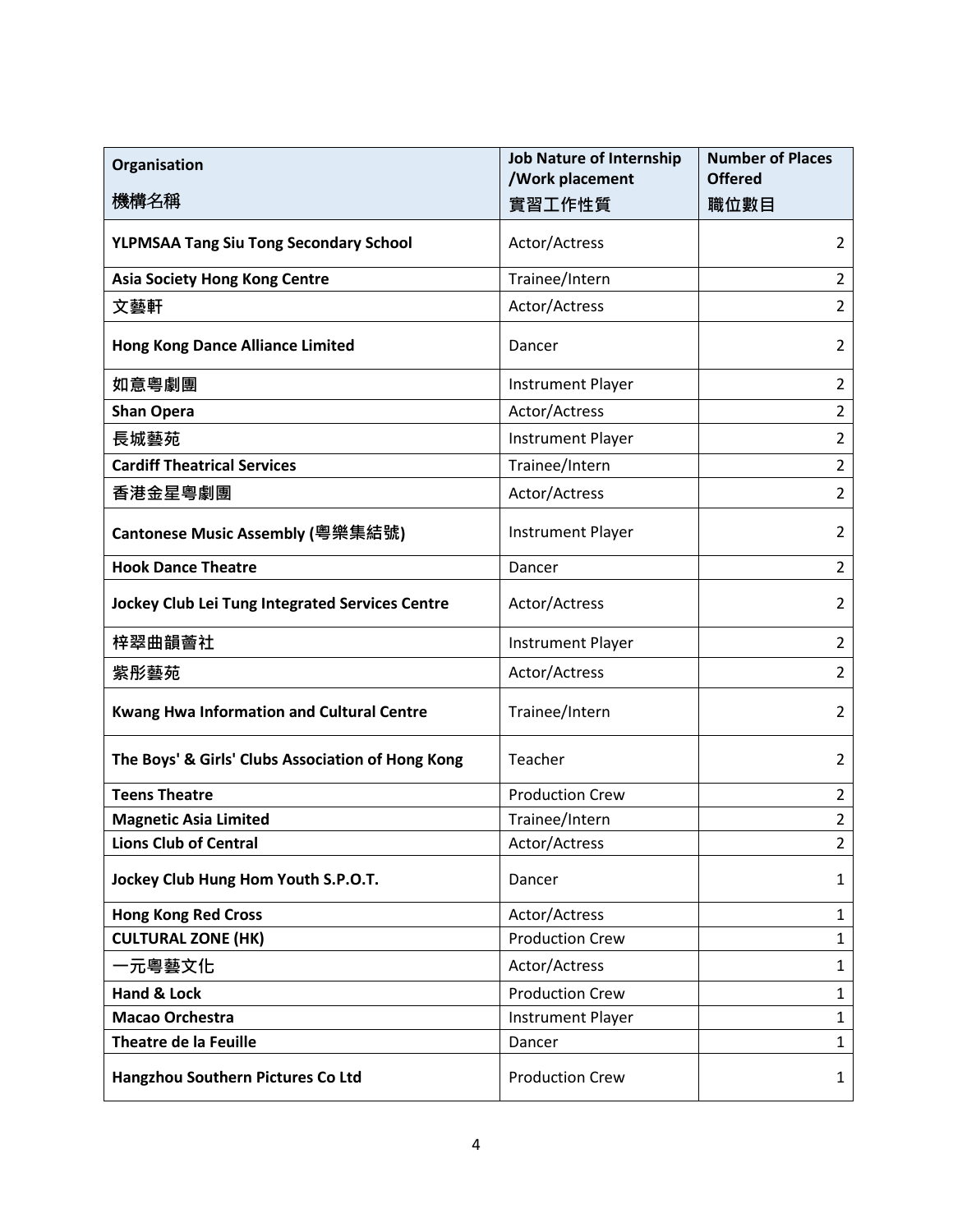| Organisation                                                           | <b>Job Nature of Internship</b><br>/Work placement | <b>Number of Places</b><br><b>Offered</b> |
|------------------------------------------------------------------------|----------------------------------------------------|-------------------------------------------|
| 機構名稱                                                                   | 實習工作性質                                             | 職位數目                                      |
| <b>Emperor Entertainment Group</b>                                     | <b>Production Crew</b>                             | $\mathbf{1}$                              |
| <b>Heroplus Limited</b>                                                | Actor/Actress                                      | $\mathbf{1}$                              |
| <b>JAM ISLAND THEATRE</b>                                              | <b>Production Crew</b>                             | 1                                         |
| Manner Culture Ltd. (微辣文化有限公司)                                         | <b>Production Crew</b>                             | 1                                         |
| <b>Fire Cast and Production Ltd.</b>                                   | Actor/Actress                                      | $\mathbf{1}$                              |
| L'Occitane                                                             | Actor/Actress                                      | $\mathbf{1}$                              |
| <b>Art and Culture Outreach</b>                                        | Voice Actor/Actress                                | $\mathbf{1}$                              |
| The Hong Kong Children's Choir                                         | Performer                                          | $\mathbf{1}$                              |
| <b>More PR &amp; Marketing</b>                                         | Actor/Actress                                      | $\mathbf{1}$                              |
| <b>TS Crew</b>                                                         | Dancer                                             | $\mathbf{1}$                              |
| <b>Mosaic Art Projects</b>                                             | Trainee/Intern                                     | $\mathbf{1}$                              |
| <b>Hong Kong Space Museum</b>                                          | Voice Actor/Actress                                | $\mathbf{1}$                              |
| <b>MPHK Group Limited</b>                                              | Trainee/Intern                                     | $\mathbf{1}$                              |
| <b>Ztore</b>                                                           | Model                                              | $\mathbf{1}$                              |
| <b>Cavin Creations</b>                                                 | <b>Production Crew</b>                             | $\mathbf{1}$                              |
| <b>Inspira Studios</b>                                                 | <b>Production Crew</b>                             | $\mathbf{1}$                              |
| <b>Musical Trio</b>                                                    | Actor/Actress                                      | $\mathbf{1}$                              |
| 告士打道戲劇一號                                                               | Actor/Actress                                      | $\mathbf{1}$                              |
| <b>CBN HK</b>                                                          | <b>Production Crew</b>                             | $\mathbf{1}$                              |
| <b>KAM</b>                                                             | Model                                              | $\mathbf{1}$                              |
| Hong Kong Association of Cantonese Opera Scholars                      | Singer                                             | 1                                         |
| <b>GIA Theatre</b>                                                     | <b>Production Crew</b>                             | $\mathbf{1}$                              |
| Hong Kong Association of Theatre Technicians &<br><b>Scenographers</b> | <b>Exhibition Co-ordinator</b>                     | 1                                         |
| <b>One Cool Sound Limited</b>                                          | <b>Production Crew</b>                             | $\mathbf{1}$                              |
| <b>Tea House Theatre</b>                                               | <b>Production Crew</b>                             | $\mathbf{1}$                              |
| <b>PCCW Services Limited</b>                                           | Trainee/Intern                                     | $\mathbf{1}$                              |
| <b>Bedrex</b>                                                          | Dancer                                             | $\mathbf{1}$                              |
| <b>The Only Stage</b>                                                  | Actor/Actress                                      | $\mathbf{1}$                              |
| <b>Pop Theatre</b>                                                     | <b>Production Crew</b>                             | $\mathbf{1}$                              |
| <b>Hong Kong Football Club</b>                                         | Actor/Actress                                      | $\mathbf{1}$                              |
| <b>Prospects Theatre</b>                                               | <b>Production Crew</b>                             | $\mathbf{1}$                              |
| <b>Birmingham Royal Ballet</b>                                         | <b>Production Crew</b>                             | $\mathbf{1}$                              |
| <b>Challenge Limited</b>                                               | <b>Production Crew</b>                             | $\mathbf{1}$                              |